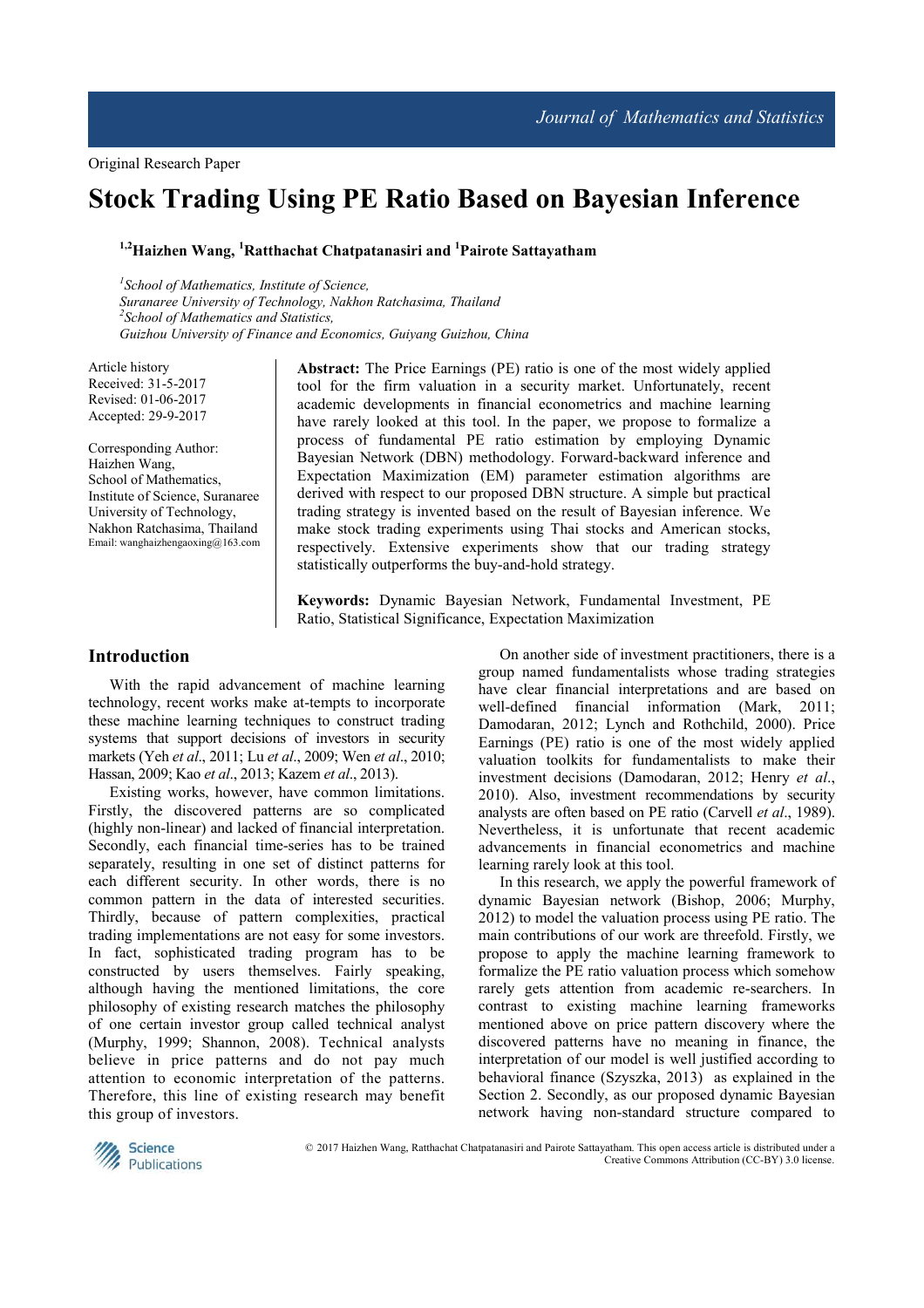literatures (Bishop, 2006; Murphy, 2012), we have derived the new inference formulas by applying the forward-backward methodology and the new parameter estimation algorithm according to the concept of Expectation-Maximization (Bishop, 2006; Murphy, 2012), see Section 3. Thirdly, based on the result of Bayesian inference, we propose the trading strategy which can be applied to every security. Using the trading strategy, we do experiments on individual firm level and show the statistical significance on portfolio level, see Section 4.

## **Statistical Model of Stock Price Dynamics**

## *Background of Fundamental Investment Based on PE Ratio and Motivation of Statistical Modeling*

The core idea of the PE ratio valuation method is simply that the value of the firm is directly proportional to the annual earnings of the company, i.e., for each firm *i*:

$$
P_i^* = PE_i^* \times E_i \tag{1}
$$

where,  $P_i^*$  denotes the value of firm *i*,  $E_i$  denotes the firm's current annual earnings which can be observed in the stock market and  $PE_i^*$  is the firm's appropriate PE ratio, usually assumed to be a constant in a period.

Only the group of fundamentalists believe that the firm value can be able to calculated by Equation (1). Therefore, they usually call  $P_i^*$  as the fundamental price or fundamental value and so  $PE_i^*$  ratio as the fundamental PE ratio. The goal of modelling is to support the group of investors to systematically determine the fundamental PE ratio.

We can observe the market price  $P_i$  and the annual earnings  $E_i$  in a stock market. Then we can calculate the observed  $PE<sub>i</sub>$  ratio, that is:

$$
observed PE_i = P_i / E_i \tag{2}
$$

It is important to distinguish between the observed  $PE<sub>i</sub>$  ratio (changing everyday due to changes of  $P<sub>i</sub>$ ) and the fundamental  $PE_i^*$  ratio.

A simple trading strategy is to compare the value with a market price of the firm.

#### *Strategy*

 If the firm value is higher than its market price by some threshold, it is considered to be at low price, so that we can buy the firm's stock. We expect to sell it later when its market price is higher than the firm's intrinsic value by some threshold.

It is important to note that the philosophy of this trading strategy is that the market price is not always equal to the value of the firm. The price of the firm changes almost every working day. In contrast, by Equation (1), the firm's value will not change in a short time period provided that there is no new announcement on annual earnings in that period.

Why does a stock price deviate from its fundamental price? works on behavioral finance (Szyszka, 2013) found much evidence to this question. For example, researchers argue that there are noise traders in the market who tend to make irrational actions so the price moves away from its value (Black, 1986; De Long *et al*., 1990; Hommes, 2013). One of the works found that some investors cannot process new information correctly and so overreact to new information (Werner *et al*., 1986). What is worse, information which investors overreact to is unconfirmed (Bloomfield *et al*., 2000) or unreliable (Pound and Zeckhauser, 1990; Tumarkin and Whitelaw, 2001) or even unimportant (Rashes, 2001; Cooper *et al*., 2001). Also, investors who consult experts may not get much helpful advice since security analysts tend to be overoptimistic (Dechow *et al*., 2000) and having conflict of interest (Cowen *et al*., 2006). Finally, it is well known that even rational investors in the market cannot immediately eliminate this irrational pricing due to limit of arbitrage (Shleifer and Vishny, 1997). All the effects mentioned here are able to temporarily move away a stock price from its value for a period of time. The effects continue until either they are cancelled out, or rational investors finally eliminate this mispricing. This reversion phenomena is called mean reversion in literatures.

## *Dynamic Bayesian Network of Stock Price Movement*

Our model simplifies and formalizes the observations described in Subsection 2.1. We divide the temporary effects which cause mispricing into two categories: (1) short-term effects: mispricing effects which last about a few days, e.g., effects caused by noise trading or overreaction to unreliable information and (2) mediumterm effects: Mispricing effects which last several weeks or months, e.g., effects caused by reaction to unconfirmed information which may take time to confirm, or overoptimistic prediction of analysts which may take time to prove. Mathematically, the relation between market price and its fundamental value can be described as the following equation. Since we consider only one firm at a time, we now replace the firm-index subscript *i* with a time-index subscript t to emphasize the dynamic relationship between price and its fundamental value to simplify the equation:

$$
P_t = P_t^* \left( 1 + z_t \right) \left( 1 + z \varepsilon_t \right) \tag{3}
$$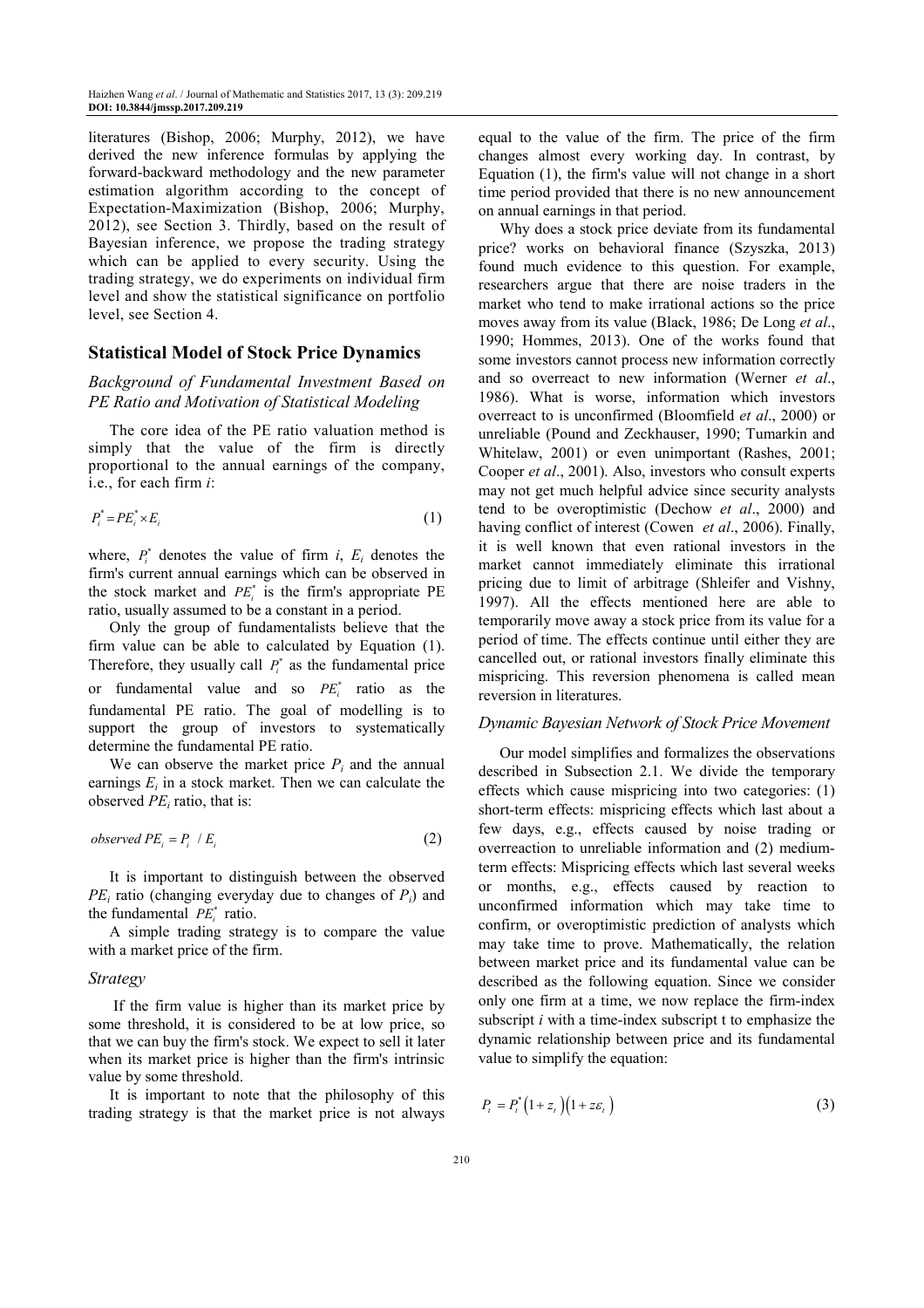where:

- $z_t$  = A random variable modeling the medium-term noisy effects. To make its effects persist for a period of time, we model  $z_t$  as a Markov chain
- $\varepsilon_t =$ A random variable for the short-term noisy effects which is modeled by a Gaussian  $\varepsilon_t \sim N(0,\sigma^2)$

Assuming *PE\** as a constant for the period which we observed and following Equation (1), we have:

$$
P_t = PE^*E_t \left(1 + z_t\right) \left(1 + \varepsilon_t\right) \tag{4}
$$

and, therefore, we get the relationship between the fundamental *PE* and the observed *PE*:

$$
P_t / E_t = PE^* (1 + z_t) (1 + \varepsilon_t)
$$
\n
$$
(5)
$$

Note that our model is suitable only for a firm with positive earnings  $E_f$ >0. Equation (5) is central to our idea and can be visualized as shown in Fig. 1.

We can mathematically simplify Equation (5) further:

$$
ln(P_t / E_t) = ln(PE^*(1 + z_t)) + ln(1 + \varepsilon_t)
$$
\n(6)

Since  $\varepsilon_t$  is usually small, it can be approximated by  $ln(1 + \varepsilon_t) \approx \varepsilon_t$  and denote  $y_t = ln(P_t/E_t)$ , we then have:

$$
y_t = \ln\left(P E^*(1 + z_t)\right) + \varepsilon_t \tag{7}
$$

Note that  $y_t$  is an observable quantity, while  $PE^*$  and *zt* are unobservable, i.e., they are hidden state or latent variables. Note that these are two different types of latent variables, i.e.,  $PE^*$  is constant and  $z_t$  is time-varying. Thus, Equation (7) is different from standard state-space and graphical models such as Hidden Markov Models or Linear State Space Model (Bishop, 2006). The graphical model of our proposed stock price dynamic has three layers as represented in Fig. 2. In our case, where the model is temporal, the graphical model framework is also called Dynamic Bayesian Network (DBN). The main advantage of DBN is its ability to encode conditional independent properties and hence simplifying probabilistic inference (Murphy, 2012). Another advantage of this framework is that expert knowledge can be integrated in the model naturally as shown in Section 3.

To derive mathematical equations for inference and parameter estimation in the DBN framework, we shall assume that all latent random variables are discrete:  $z_t \in$  ${a_1, \ldots, a_M}$   ${PE}^* \in {b_1, \ldots, b_N}$ . Furthermore, we have to set up the conditional probability distribution function for each node given its parents. We define the conditional probability distribution functions of all nodes as follows.

The transition probability distribution function. Let *i,m*∈{1,...,*M*}, *t*∈{2,3,...}:

$$
p(z_t = a_t \mid z_{t-1} = a_m) \triangleq w_{im} \tag{8}
$$

Note that  $0 \leq w_{im} \leq 1$ ,  $\sum_{m=1}^{M} w_{im} = 1$  The matrix  $W =$  $(w_{im})_{M \times M}$  is called a transition matrix, i.e.,  $\{z_i\}$  is a Markov chain.

The emission probability distribution function.

For all *m*∈{1,...,*M*}*n* ∈ {1,...,*N*}, *t*∈ {1,2,...}:

$$
p\left(y_t \mid z_t = a_m, PE^* = b_n\right) \triangleq \phi_{mn}\left(y_t\right) \tag{9}
$$

By Equation (6),  $\phi_{mn}(y_t) = N \left( \ln(b_n(1 + a_m), \sigma^2) \right)$ . The matrix  $\phi_i = (\phi_{i_{mn}})_{M \times N}$  is called an emission matrix at period *t*.

The inital probability distribution functions.

For each *m*∈{1,...,*M*}:

$$
u_m \triangleq p(z_1 = a_m) \tag{10}
$$

where, 
$$
0 \le v_m \le 1
$$
 and  $\sum_{m=1}^{M} v_m = 1$ .  
For each  $n \in \{1, ..., N\}$ :

$$
\nu_n \triangleq p(PE^* = b_n) \tag{11}
$$

where  $0 \le v_n \le 1$  and  $\sum_{n=1}^{N} v_n = 1$ .

The vectors  $u = (u_m)_{M}$  and  $v = (v_n)_{N}$  are called initial vectors.

Therefore, in this Bayesian framework, the set of model parameters is  $\theta = \{W, u, v, \sigma^2\}$  and our parameters space is:

$$
\Theta = \left\{ \begin{aligned} & \theta \mid 0 \le u_m \le 1, \sum_{m=1}^{M} u_m = 1, 0 \le v_n \le 1, \\ & \sum_{n=1}^{N} v_n = 1, 0 \le w_{im} \le 1, \sum_{m=1}^{M} w_{im} = 1, \sigma > 0 \end{aligned} \right\} \tag{12}
$$

If we know all parameters, we can derive inference equations based on the forward- backward algorithm as shown in Subsection 3.1. If the parameters are unknown, we have to estimate them first. In this study, we derive the estimation procedures based on Maximum a Posteriori (MAP) and Expectation-Maximization (EM) algorithms as shown in Subsection 3.2. In Section 3, we will show how to derive both the inference and parameter estimation algorithms.

## **Bayesian Inference on the DBN of Stock Price Dynamic**

As explained in previous sections, our goal is to make an inference on *PE\** ratio so that we can estimate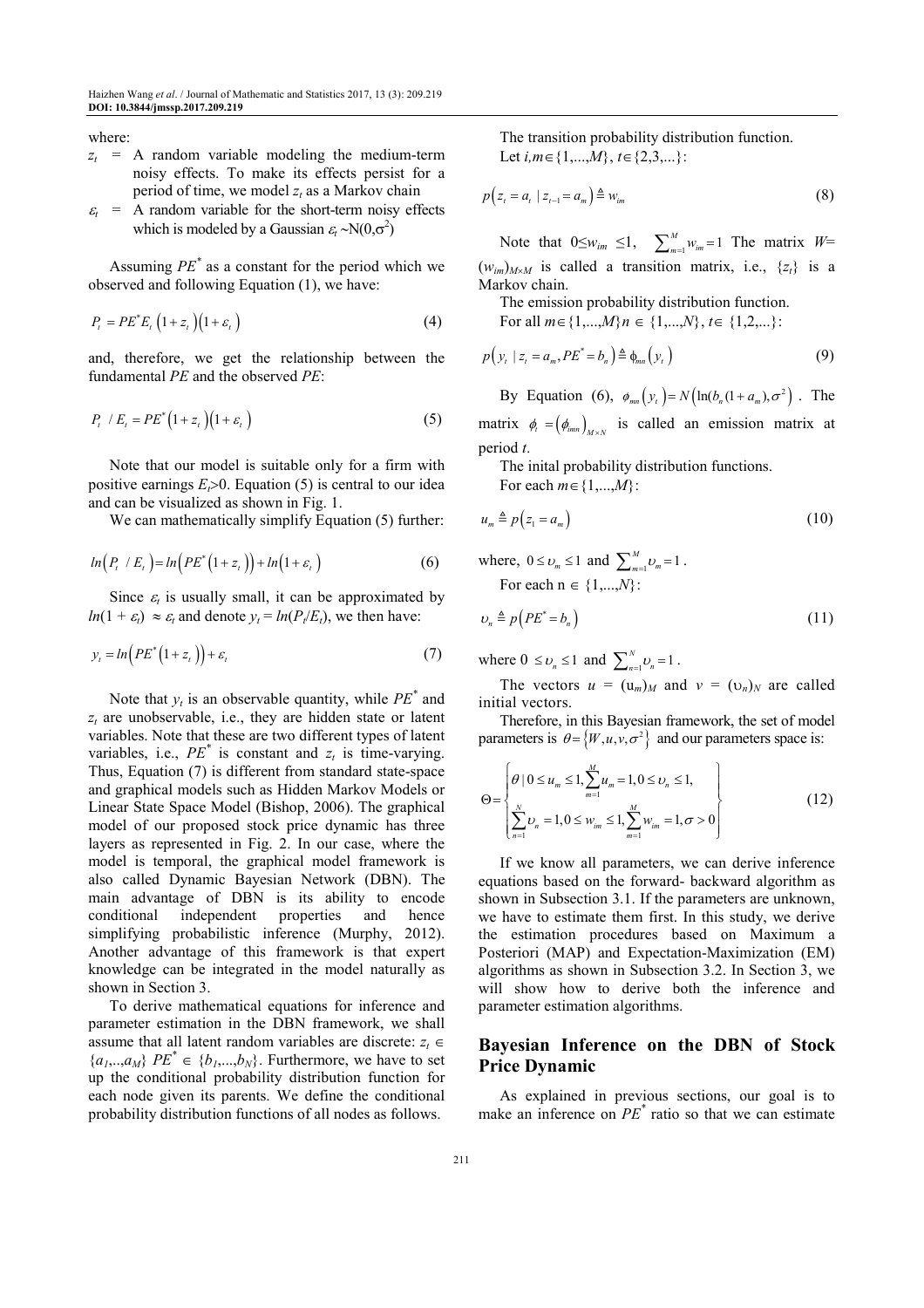the fundamental price of a stock. In Section 4, we will show that estimations of  $\{z_t\}$  is also useful in investment. To infer the values of these two latent variables, similar to Hidden Markov Models (HMM) and Linear State Space Model (LSSM) (Bishop, 2006; Murphy, 2012), we need to derive equations in two steps: (1) the inference algorithms with known parameters and (2) the parameter estimation algorithms given that parameters are unknown. However, because there are two types of latent states as explained in the previous section, our graphical model shown in Fig. 2 is more sophisticated than HMM and LSSM. In this section, we show the new equations for both inference tasks. To simplify the notation, we use notation  $x_1^T$  to denote  $\{x_1, ..., x_r\}$ .

## *Inference with Known Parameters*

Suppose  $\theta$  is known, together with the observed data  $y_1^T$ . Similar to HMM, in order to estimate the latent states of  $z_1^T$  and  $PE^*$ , we need to find recurrent formulas to calculate two quantities: The filtering probabilities  $p(z_T, PE^* \setminus y_I^T, \theta)$  and the smoothing probabilities  $p(z_t, PE^* | y_1^T, \theta), t \in 1, ..., T-1$  To keep our formulas simple, in this section, we will omit writing  $\theta$  in the probability notations, e.g., we simply write  $p(z_T, PE^* | y_1^T)$  for filtering.

The filtering formula, which estimates conditional joint probabilities of the most recent medium-term effect  $z_T = a_m$  and  $PE^* = b_n$  given all the observed variables, is given by the following recurrent formula:

$$
p(z_{T} = a_{m}, PE^{*} = b_{n} | y_{1}^{T})
$$
  
\n
$$
= p(z_{T} = a_{m}, PE^{*} = b_{n} | y_{1}^{T-1}, y_{T})
$$
  
\n
$$
\propto p(y_{T} | y_{1}^{T-1}, z_{T} = a_{m}, PE^{*} = b_{n})
$$
  
\n
$$
p(z_{T} = a_{m}, PE^{*} = b_{n} | y_{1}^{T-1})
$$
  
\n
$$
= \phi_{mn}(y_{T}) \sum_{i=1}^{M} p(z_{T-1} = a_{i}, z_{T-1} = a_{i}, PE^{*} = b_{n} | y_{1}^{T-1})
$$
  
\n
$$
= \phi_{mn}(y_{T}) \sum_{i=1}^{M} p(z_{T-1} = a_{i}, PE^{*} = b_{n} | y_{1}^{T-1})
$$
  
\n
$$
p(z_{T} = a_{m} | z_{T-1} = a_{i})
$$
  
\n
$$
= \phi_{mn}(y_{T}) \sum_{i=1}^{M} p(z_{T-1} = a_{i}, PE^{*} = b_{n} | y_{1}^{T-1}) w_{im}
$$
  
\n(13)

In the above derivation, Bayes's rule, conditional independent properties (Murphy, 2012) with respect to DBN shown in Fig. 2 and sum rule are applied consecutively to get the above result. The initial equation of the recurrent formula can be derived:  $p(z_1 = a_m; PE^*)$  $b_n|y_1)$ ∞ $φ_{mn}(y_l)u_m v_n$ .

Next, we shall calculate the smoothing formula which is the conditional joint probability of mediumterm noisy effect  $z_t = a_m$  and  $PE^* = b_n$  given all the observed variables at the any-date  $t \in \{1,...,T-1\}$ .

For all  $t \in \{1,...,T-1\}$ , (note that  $y_1^T = y_1^t \cup y_{t+1}^T$ ):

$$
p(z_{i} = a_{m}, PE^{*} = b_{n} | y'_{i}, y'_{i+1})
$$
  
\n
$$
\propto p(y_{i+1}^{T} | y'_{i}, z_{i} = a_{m}, PE^{*} = b_{n}) p(z_{i} = a_{m}, PE^{*} = b_{n} | y'_{i})
$$
 (14)  
\n
$$
= p(y_{i+1}^{T} | z_{i} = a_{m}, PE^{*} = b_{n}) p(z_{i} = a_{m}, PE^{*} = b_{n} | y'_{i})
$$

Note that conditional independent properties of our DBN are applied in the first step. Also note that  $p(z_t)$  $a_m$ ;  $PE^* = b_n | y_1^i$  ) is in fact a filtering probability. Therefore, we need to concentrate only  $p(y_{t+1}^T | z_t = a_m, PE^* = b_n)$ , which has the following recurrent relation.

For *t*∈{1,...,*T*−2}:

$$
p(y_{i-1}^T | z_i = a_m, PE^* = b_n)
$$
  
\n
$$
= \sum_{i=1}^M p(y_{i+1}^T, z_{i+1} = a_i | z_i = a_m, PE^* = b_n)
$$
  
\n
$$
= \sum_{i=1}^M p(y_{i+1}^T | z_{i+1} = a_i, z_i = a_m, PE^* = b_n)
$$
  
\n
$$
p(z_{i+1} = a_i | z_i = a_m, PE^* = b_n)
$$
  
\n
$$
= \sum_{i=1}^M p(y_{i+1}^T | z_{i+1} = a_i, PE^* = b_n) p(z_{i+1} = a_i | z_i a_m)
$$
  
\n
$$
= \sum_{i=1}^M p(y_{i+1}^T | z_{i+1} = a_i, PE^* = b_n) w_{im}
$$
  
\n
$$
= \sum_{i=1}^M p(y_{i+1}, y_{i+2}^T | z_{i+1} = a_i, PE^* = b_n) w_{im}
$$
  
\n
$$
= \sum_{i=1}^M p(y_{i+2}^T | y_{i+1}, z_{i+1} = a_i, PE^* = b_n) w_{im}
$$
  
\n
$$
= \sum_{i=1}^M p(y_{i+2}^T | z_{i+1} = a_i, PE^* = b_n) \phi_{im}(y_{i+1}) w_{im}
$$

For  $t = T-1$ , we use conditional independent properties and product rule and get the following result  $p(\mathbf{y}_T | z_{T-1} = a_m, PE^* = b_n) \propto \sum_{t=1}^M \phi_{tn}(\mathbf{y}_T) w_{im}.$ 

(13) most probable values of wanted latent variables  $PE^{(*)}$  and With the derived recurrent formulas, we can get the each  $z_t$  by using marginalization, e.g.:

$$
PE^* = \underset{b_n}{\arg\max} \ p\left( PE^* = b_n \mid y_1^T \right)
$$

where,  $P(PE^* = b_n | y_1^T) = \sum_{m=1}^M p(z_i = a_m, PE^* = b_n | y_1^T)$  To implement both the filtering probabilities  $p(z_T, PE^* | y_1^T, \theta)$  and the smoothing probabilities  $p(z_t, PE^* | y_1^T, \theta)$ , t∈1,...,T-1 in computer program, we also need to solve the formulas for the constants appeared in the above derivations. To fulfil this task, using matrix reformulation of the above recurrent equations is the most convenient and efficient way. Below, we give only the end results because of space limitation. Derivation details can be found in my Ph.D thesis (Haizhen, 2017).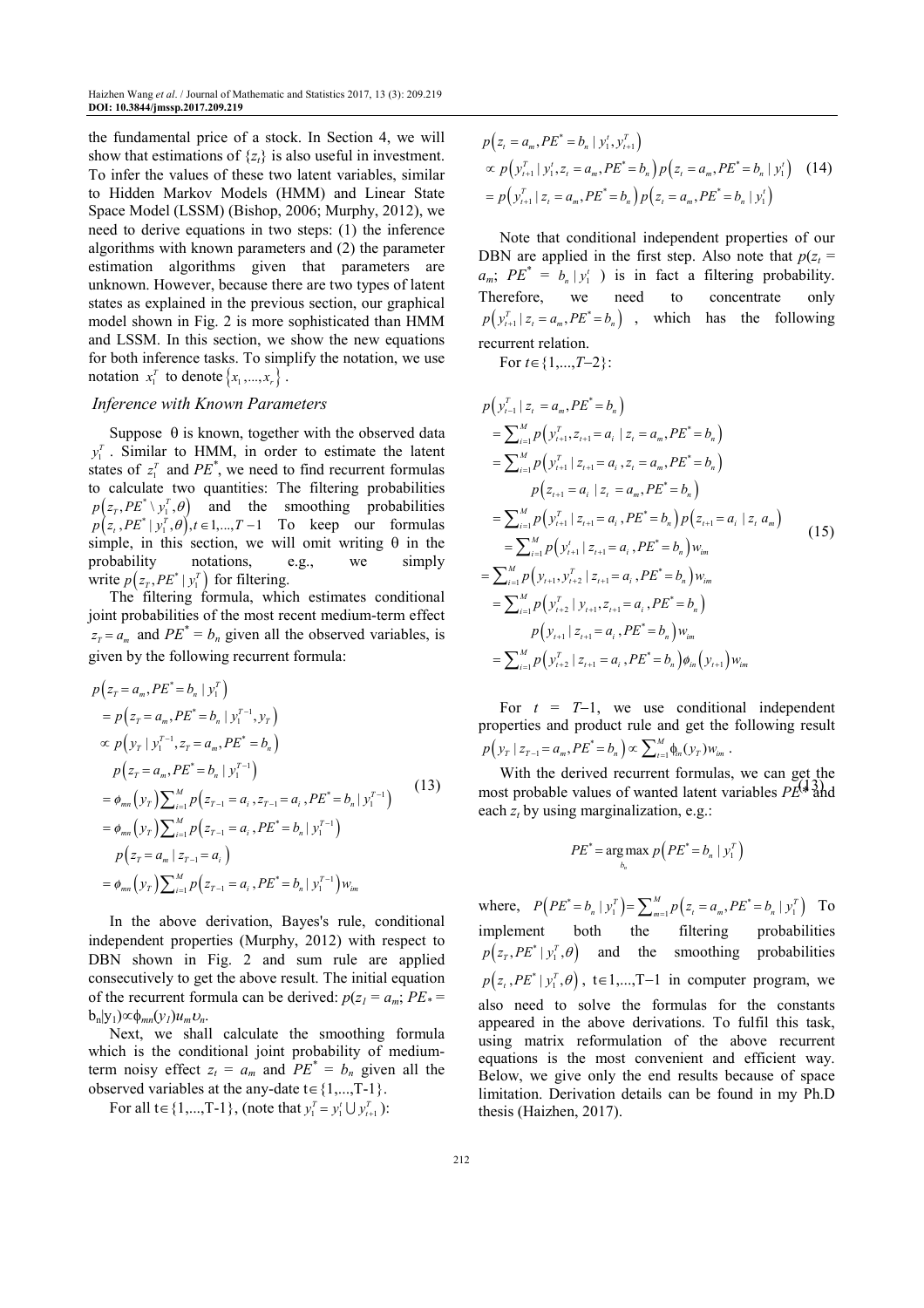

Fig.1. Illustration of our main idea described by Equation (5). The plot is the observed PE ratio Vs. date. The red dashed line shows  $PE^*$  ratio of the firm, while the green line illustrates the effect of medium-term noisy effect  $z_t$  which is estimated by our model. The blue line illustrates the observed PE ratio which is affected by both the medium-term and short-term mispricing effects



Fig. 2. The proposed model represented by Dynamic Bayesian Network (DBN).  $y_t$  is an observable quantity, while  $PE^*$  and  $\{z_t\}$  are unobservable

To get matrix formula, first denote a filtering density as  $\alpha_{\text{tmn}} = p \left( z_t = a_m, PE^* = \text{bn}|y_1^t \right)$ . When  $t > 2$ , define  $\alpha_{\scriptscriptstyle{tmn}} = \phi_{\scriptscriptstyle{mn}}(y_t) \sum_{i=1}^{M} w_{\scriptscriptstyle{mi}} \alpha_{\scriptscriptstyle{t-1},im}$  and define  $\alpha_{\scriptscriptstyle{1mn}} = \phi_{\scriptscriptstyle{mn}}(y_t) u_{\scriptscriptstyle{m}} v_{\scriptscriptstyle{n}}$ From Equation (13), we then have  $\alpha_{\text{rmm}} \propto \alpha'_{\text{rmm}}$ ,  $\forall t$ . Define  $_{m=1}^{M}\sum\nolimits_{n=1}^{N}\alpha$ <sup>1</sup><sub>1</sub>  $c_t = \sum_{m=1}^{M} \sum_{n=1}^{N} \alpha'_{tmn}$  It can be shown that  $\alpha'_{tmn} = \alpha'_{tmn} |c_t$ . Denote the matrix  $A_t = (\alpha_{tmn}) M \times N$ , we can show that:

$$
A_{t} = \frac{1}{c_{t}} \Phi_{t} o\big(W A_{t-1}\big), t > 2
$$
\n(16)

where, ο denotes the entrywise (or Hadamard) product of the matrix.  $\Phi_t$  and *W* denote the emission matrix and transtion matrix, respectively, as described in Equation (9) and (8). For the initial case, we have:

$$
A_{1} = \frac{1}{c_{1}} \Phi_{1} \mathbf{o}(uv^{T})
$$
\n(17)

where, u and v are as defined in Equation  $(10)$  and  $(11)$ . To get a matrix formula for a smoothing density, we first define:

$$
\beta_{\text{mm}} = \frac{p(y_{t+1}^T \mid z_t = a_m, PE^* = b_n)}{p(y_{t+1}^T \mid y_t)} \tag{18}
$$

From Equation (14), we then have the smoothing density for  $t < T$ :

$$
p\left(zt = a_m, PE^* = b_n \mid y_1^T\right) = \alpha_{tmn}\beta_{tmn} \tag{19}
$$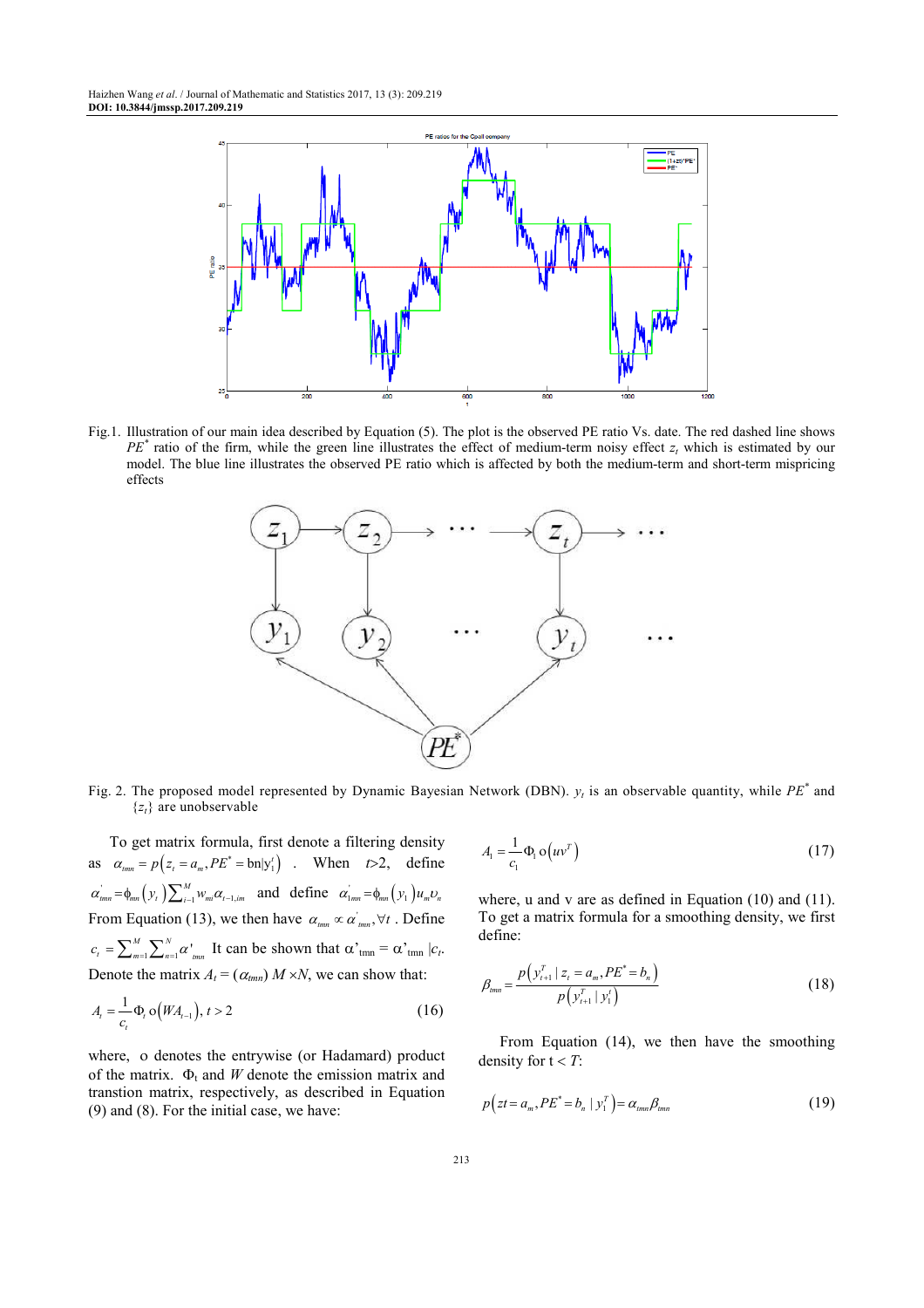Denote the matrix  $B_t = (\beta_{tmn}) M \times N$ , t<T we can show that:

$$
B_{T-1} = \frac{1}{or} W^T \Phi_T \tag{20}
$$

And:

$$
B_{t} = \frac{1}{c_{t+1}} W^{T} (\Phi_{t+1} \circ B_{t+1}), t \in \{1, ..., T-2\}
$$
 (21)

## *Inference with Unknown Parameters*

In general situations,  $\theta$  is unknown, so only the observed data  $y_1^T$  is available. In this case, θ must be estimated first. Expectation Maximization (EM) is a general method to estimate the parameters  $\theta$  for probabilistic models with latent variables. Here, we formulate our parameter estimation in the Maximum a Posteriori (MAP) setting so that 11 expert's prior knowledge can be employed into the model. Formally, we would like to solve the following problem of maximizing the posterior probability distribution function of θ.

$$
\theta_{MAP} = \underset{\theta \in \Theta}{\arg \max} \left( \theta \mid y_1^T \right) \tag{22}
$$

EM find a solution of Equation (22) by iteratively solving the following two steps with the arbitrary set of initial parameters  $θ$ <sup>(1)</sup> and a prior  $p(θ)$ . Iterating from j = 1, 2,...,

**E-Step:** Calculate smoothing probabilities  $p(z_t = a_m, PE^* = b_n | y_1^T, \theta^{(j)}), \forall t, m, n$ .

**M-Step:** Solve the constraint maximization problem:

$$
\theta^{(j+1)} = \underset{\theta \in \Theta}{\arg \max} \left[ Q(\theta; \theta^{(j)}) + \ln p(\theta) \right] \tag{23}
$$

Where:

$$
Q(\theta; \theta^{(j)}) = E_{z_1}^T P E^* \mid y_1^T, \theta^{(j)} \left[ \text{Imp}\left(y_1^T, z_1^T, P E^* \mid \theta\right) \right] \tag{24}
$$

Then, EM repeats the two steps until  $\theta^{(j)}$  converges. Note that EM guarantees to find a local maxima of Equation (22). The argument in the expectation of Equation (24) is simply the log-likelihood of the model:

$$
In \, p(y_1^T, z_1^T, PE^* | \theta)
$$
\n
$$
= \sum_{t=1}^T In \, p(y_t | z_t, PE^*, \theta)
$$
\n
$$
+ \sum_{t'=2}^T In \, p(z_{t'} | z_{t'-1}, \, \theta) + In \, p(z_1 | \theta) + In \, p(PE^* | \theta)
$$
\n(25)

According to DBN, they are simply the logarithms of the emission pdf, transition pdf and initial pdf, respectively. By equation manipulations, the expectation Equation (24) can be calculated by employing the smoothing probabilities already done in the E-step. As a result, we get a closed form of Equation (24). Combining with the  $ln p(\theta)$  term described below, the constraint maximization Equation (24) is well defined and readily to be solved by using the method of Lagrange multipliers. All derivations details, which have the same mathematical structure for the simpler case of HMM, are quite long and can be found in my Ph.D thesis (Haizhen, 2017).

Experts can put their knowledge into the parameter estimation procedure via  $p(\theta)$  in Equation (23). Here, we assume that all parameters are independent, i.e.,  $p(\theta)$  =  $p(\sigma)p(u)p(v)p(W)$ . Often, experts may be able to estimate the range of appropriate *PE\** ratio by analyzing a firm's business strategy together with competitions in its industry. The prior  $p(v)$  for the vector  $v = (v_n)N \times 1$  can be represented via the Dirichlet distribution:

$$
p(v) = \frac{\tau(k_1 + k_2 + \dots + k_N)}{\tau(k_1)\tau(k_2)\dots\tau(k_N)} \prod_{n=1}^{N} v_n^{k n - 1}
$$
 (26)

Intuitively,  $k_n$ ,  $n \in \{1,...,N\}$  is a degree of belief for each possible *PE\** ratio value *bn*. Experts can employ their believes that some value of  $PE^*$  ratio, e.g.,  $b_i$  is relatively more probable than other values by giving *k<sup>i</sup>* relatively higher value than other  $k_n$ ;  $n \neq i$ .

#### **Experiments**

In this section, we illustrate benefits of our methodology in real-world applications. To do this, we will conduct comprehensive trading simulations to show superior performances of our method over the benchmark. Buy-and-hold strategy is simple and widely used and we use it as the benchmark. We will test our method against this buy-and-hold strategy on individual stock level and show the statistical significance on portfolio level.

#### *The Data*

We collected the data sets from Stock Exchange of Thailand (SET) in Thailand, NYSE in US, respectively. The data sets are daily stock prices of 10 firms from each country. Each selected firm is well established and has at least 5 year historical trading data. The criterion for our model is that the historical yearly earnings are positive. The historical data for each firm are from Jan 1, 2012 to Sep 30, 2016 consisting of 1160 closing prices for stocks in SET and 1195 closing prices for stocks in NYSE, respectively. The difference in the number of data is due to different working days in the two countries. The historical prices and the historical earnings are adjusted according to stock splits.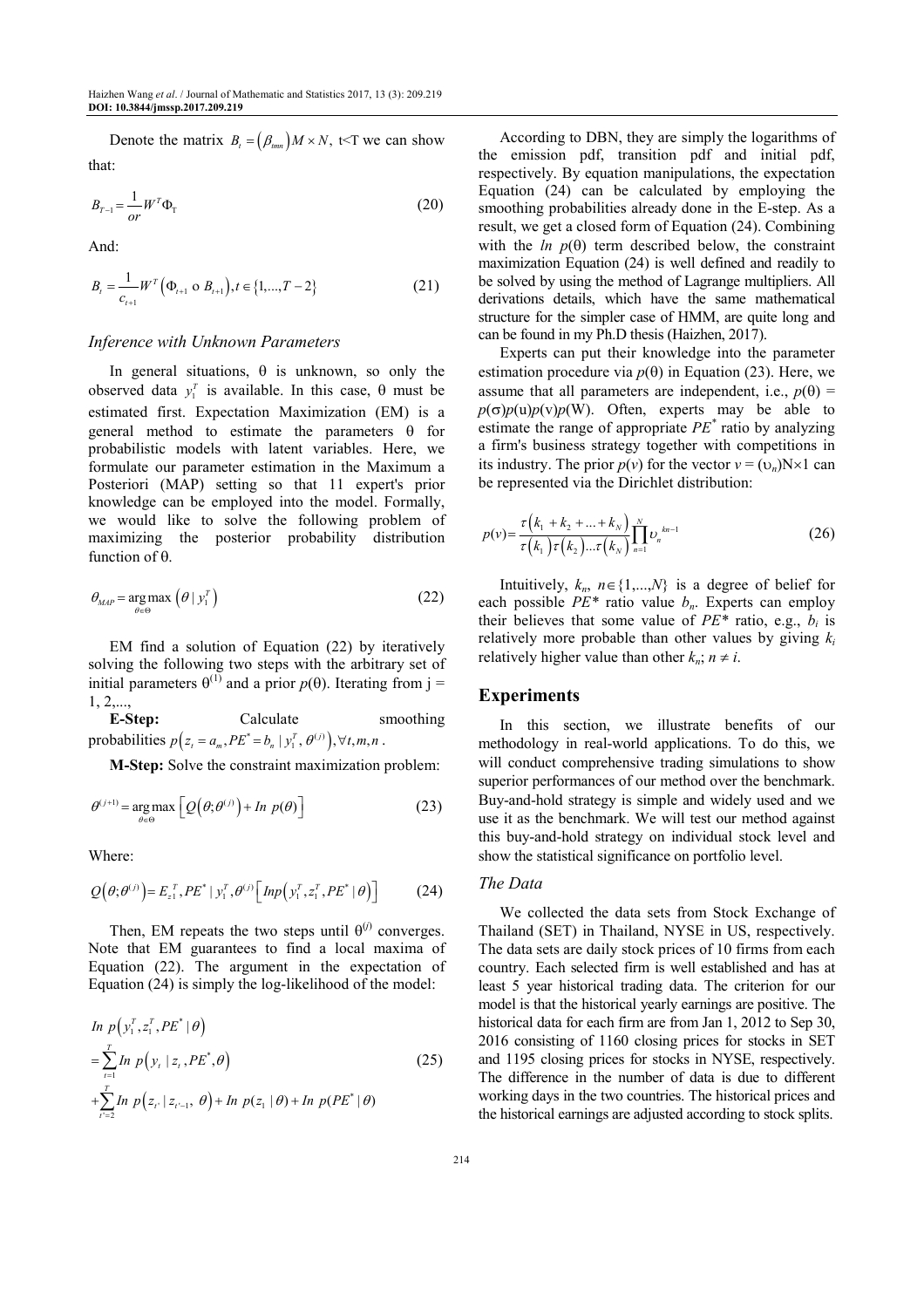

Fig. 3. Example of long-term strategy trading of CPALL with threshold *Tr* = 5% where our model's profit is 58.43% while "buy & hold" profit is 44.46%."Green circle" denotes "buy" and "Black cross" denotes "sell". The figure shows trading with respect to the "PE" perspective where Red line denotes *PE\** . Here, it is easy to see our strategy in action: when the observed PE is lower or higher than the threshold level, buy or sell is triggered, respectively



Fig.4. Example of medium-term strategy trading of CPALL with threshold *Tr* = 5%. In addition to those explained in Figure 3, in the figure, the purple dashed line denotes  $PE^*(1 + z_t)$ , and becomes the base line of this trading strategy. Note that our Bayesian method estimates the purple line by the method of "filtering" which tracks the observed PE movements with some delay. In this example, "buy & hold" method beats ours by small margin because of the commission fees caused by our frequent trading

## *Experiment Setting*

We will make trading simulations in the markets of two different countries. To avoid duplicated writing, we shall explain only experiment settings for stocks in SET with historical price  $P_{1,...,}$   $P_{1160}$  and historical earnings  $E_1$ ,...,  $E_{1160}$  which are defined as the summation of the most recent 4 quarterly earnings.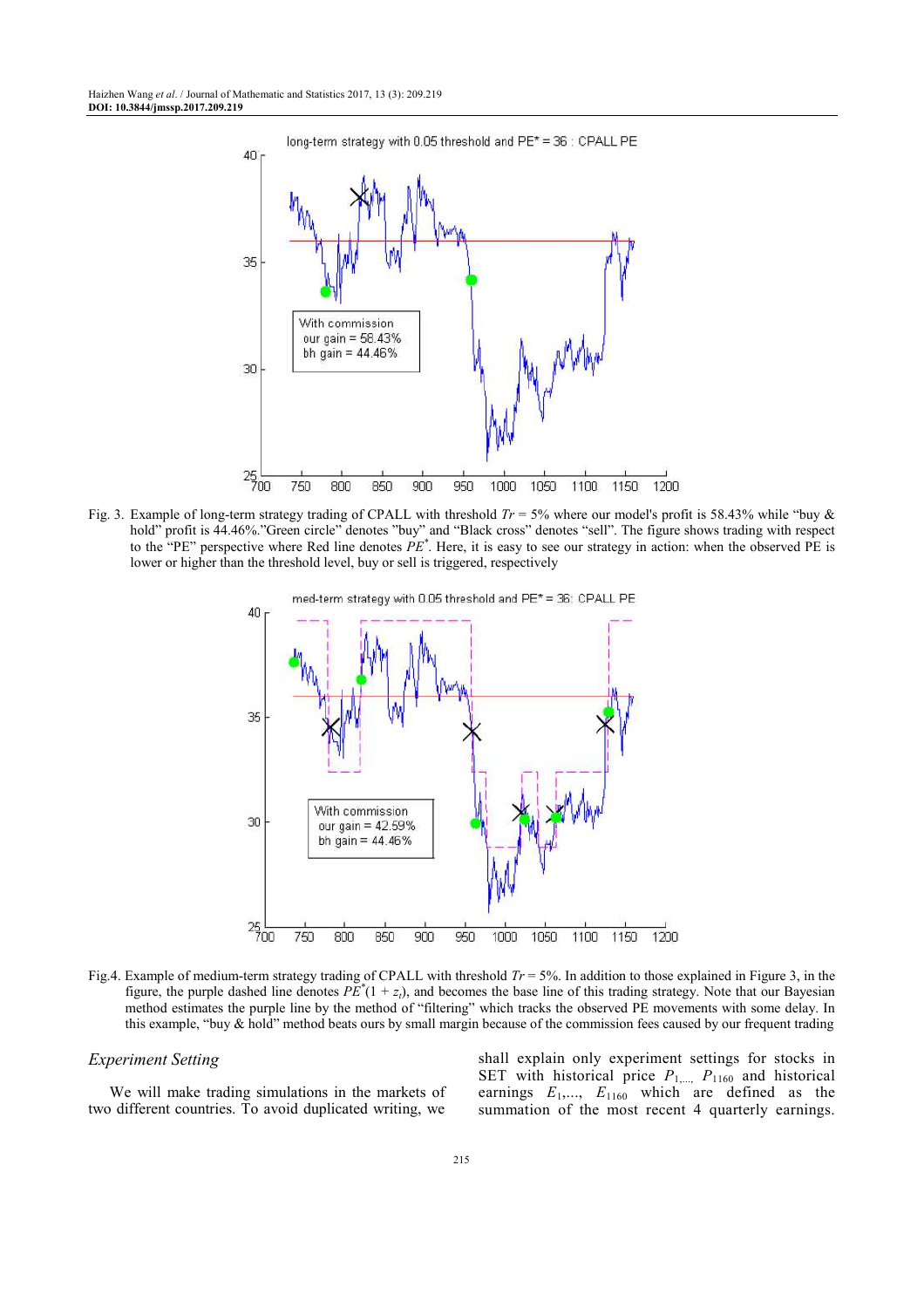The experiment settings for stocks in NYSE are done similarly.

The first 3-year historical data (Jan 1, 2012 to Dec. 31, 2014)  $P_1, \ldots, P_{735}$  and  $E_1, \ldots, E735$  will be used as a training data for our Bayesian methodology to learn the parameters  $\theta = \{W, u, v, \sigma^2\}$  and estimate the most probable values of PE\* and {z1,...,z735} as explained in Section 3. The remaining 2-year historical data is to measure the performance of both our method and the benchmark.

The performance measurement metric is, as used by practitioners, a profit generated by each method. For each trading simulation, an same initial amount of cash *I* is given and a commission fee is taken into account.

Using the benchmark, we can do in 3 steps to calculate the profit for each stock as follows:

- Buy the stock with all cash *I* and get *C*.*I*/*P*736 shares, where  $C \approx 0.9987$  represents the value of assets after taking SET's commission fee into account
- Do nothing until the end and we get the market value of *P*1160.*C*.*I*/*P*<sup>736</sup>
- The profit is  $P_{1160} C.I/P_{736}$  P736

Based on the results of our model, we propose two possible versions inspired by our model's main idea (Fig. 1) and Strategy (buy low, sell high) described in Section 2 The first version called long-term strategy is simply to buy low, sell high" with respect to the static value of *PE\** and the second version called mediumterm strategy is to buy low, sell high" with respect to the dynamic values of  $PE^*(1 + z_t)$  where each  $z_t$  is dynamically estimated by the method of filtering described in Subsection 3.2. Both versions can be formally described as follows.

Let  $I_t$  and  $N_t$  be available cash and total shares at date *t*, respectively. Initially,  $I_{736} = I$  and  $N_{736} = 0$ . Now, both trading versions can be defined simply by the following procedure: for each date t, exactly one of the following cases holds:

- $P_t/E_t \leq A_t(1 Tr)$  and  $I_t > 0$  (buy-low case) where *Tr*∈(0, 1) is a threshold,  $A_t = PE^*$  for the long-term strategy and  $A_t = PE^*(1+z_t)$  for the medium-term strategy. In this case, buy the stock with all cash, so that  $N_{t+1} = C.I_t/P_T$  and  $I_t + 1 = 0$
- $P_t/E_t \leq A_t(1 Tr)$  and  $I_t = 0$  (sell-high case). In this case, sell all the holding stock to get cash  $I_t + 1 = P_t$ .  $N_t$ . C and  $N_{t+1} = 0$
- If case (i) and case (ii) are not satisfied, do nothing. So,  $I_{t+1} = I_t$  and  $N_{t+1} = N_t$

At the end of a trading simulation  $t = 1160$ , the total profit is simply  $I_{1160} + P_{1160} N_{1160} - I_{736}$ , so that we can compare with the buy-and-hold profit.

We give some illustrations of our trading in actions which are shown in Fig. 3 and 4. Figure 3 is an example of long-term trading of CPALL with threshold 0.05 and Fig. 4 is an example of medium-term trading of CPALL with threshold 0.05.

## *Experimental Results and Statistical Significance*

#### *Individual Level Experiments*

To avoid bias in our experimental results, we test 4 different thresholds for each trading strategy. Note that the thresholds in the medium-term trading are relatively smaller than those in the long-term. This is due to the nature of medium-term strategy where *PE<sup>t</sup>* has a smaller deviation from its base line  $PE*(1 + z_t)$  compared to the long-term strategy's base line PE\* , not containing the effect of  $z_t$ . The experimental results with respect to Thai stocks and US stocks are shown in Table 1 and 2, respectively.

From the tables, we can see that in the total of 80 trading simulations on SET firms, our method results in greater performance 41 times, while buy-and-hold strategy results in better performance 19 times (the remaining 20 times are draws). Similarly, in the total of 80 trading simulations on NYSE and NASDAQ firms, our method results in greater performance 36 times, while buy-and-hold strategy results in better comparison 20 times (the remaining 24 times are draws). Summing up results of markets in the two countries, our method outperforms buy-and-hold strategy 77 times, yet underperforms only 39 times. We shall analyze statistically significance of the results in the next subsection.

From Tables 1 and 2, it can be seen that there are 44 draws, which occur only in the cases of the long-term trading strategy. Disregarding the draws, our long-term trading strategy still beats the benchmark with 22 wins versus 14 loses. This is mainly due to the volatility of the observed PE in most stocks so that our strategy of buying in an undervalued price and selling in an overvalued price with respect to *PE\** is possible.

On the other hand, the results of our method equipped with medium-term trading strategy show impressive superiority, 55 wins versus 25 loses to the benchmark.

The key factor of success is its tracking ability of the medium-term noisy effect  $z_t$  by our filtering algorithm presented in Section 3. When the new base line  $PE^*(1+z_t)$  is predicted accurately, undervalued and overvalued prices are also accurately detected and so the probability of our profitable trading is increasing.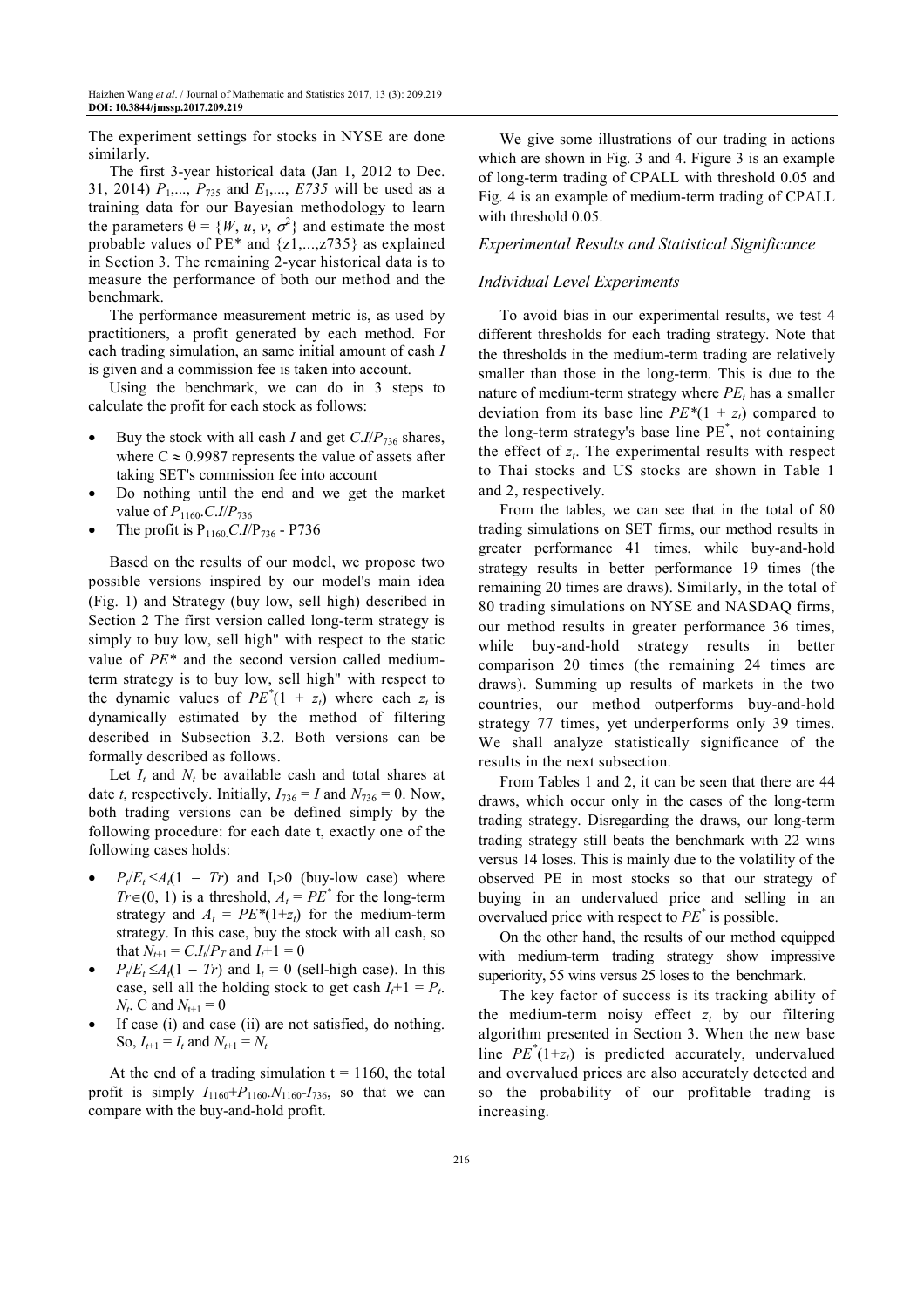Table 1. Experimental results in profit percentage of our Bayesian trading strategies compared to the benchmark "buy and hold" method on Stock Exchange of Thailand (SET). Bold face numbers indicate a case which our method is superior. On the last row, "W/D/L" summarizes Win/Draw/Lose of our method compared to the benchmark

|              | Long-term thresholds |                 |                 |          | Medium-term thresholds |                |          |                 |              |  |
|--------------|----------------------|-----------------|-----------------|----------|------------------------|----------------|----------|-----------------|--------------|--|
| Symbol       | $5\frac{6}{6}$       | $10\frac{6}{2}$ | $15\frac{6}{6}$ | $20\%$   | 3(%)                   | $5\frac{6}{6}$ | 7(%)     | $10\frac{6}{9}$ | Buy and hold |  |
| <b>CPALL</b> | 58.40                | 38.74           | 49.74           | 56.42    | 26.92                  | 42.59          | 32.08    | 36.34           | 44.46        |  |
| <b>CPN</b>   | 30.67                | 30.67           | 30.67           | 30.67    | $-1.06$                | $-6.39$        | $-4.32$  | 14.04           | 30.67        |  |
| <b>EASTW</b> | 9.16                 | 6.18            | 4.29            | 4.29     | 10.49                  | 3.93           | 15.07    | 20.64           | 9.16         |  |
| <b>GLOW</b>  | $-11.78$             | $-11.78$        | $-11.78$        | $-11.78$ | $-3.24$                | $-14.16$       | $-10.66$ | $-3.13$         | $-11.78$     |  |
| <b>HMPRO</b> | 31.88                | 47.93           | 58.00           | 0.00     | 51.69                  | 69.87          | 86.49    | 8.87            | 32.28        |  |
| QH           | $-24.08$             | $-24.08$        | $-24.08$        | $-9.70$  | 5.70                   | 0.49           | 4.08     | 2.31            | $-24.08$     |  |
| Robins       | 36.28                | 36.28           | 36.28           | 36.28    | 32.70                  | 36.77          | 45.64    | 36.97           | 36.28        |  |
| <b>SCB</b>   | $-17.46$             | $-17.46$        | $-14.10$        | $-9.08$  | $-11.67$               | $-14.09$       | $-14.74$ | 4.79            | $-17.46$     |  |
| <b>SNC</b>   | $-4.45$              | $-4.45$         | $-7.00$         | $-0.91$  | 18.46                  | 8.20           | 8.02     | 8.20            | $-4.45$      |  |
| <b>TTW</b>   | 0.00                 | 0.00            | 0.00            | 0.00     | $-1.31$                | $-0.50$        | 3.67     | 0.00            | $-3.73$      |  |
| Average      | 10.86                | 10.20           | 12.19           | 9.62     | 12.92                  | 12.67          | 16.55    | 12.90           | 9.14         |  |
| W/D/L        | 2/7/1                | 2/6/2           | 4/4/2           | 5/3/2    | 7/0/3                  | 6/0/4          | 8/0/2    | 7/0/3           |              |  |
|              | 13/20/7              |                 |                 | 28/0/12  |                        |                |          |                 |              |  |

Table 2. Experimental results in profit percentage of our Bayesian trading strategies compared to the benchmark "buy and hold" method on US stock market

|             | Long-term thresholds |                 | Medium-term thresholds |                   |                |                |          |                 |              |
|-------------|----------------------|-----------------|------------------------|-------------------|----------------|----------------|----------|-----------------|--------------|
| Symbol      | $5\frac{6}{6}$       | $10\frac{6}{2}$ | $15\frac{6}{6}$        | $20\frac{\%}{20}$ | $3\frac{6}{6}$ | $5\frac{6}{6}$ | 7(%)     | $10\frac{6}{6}$ | Buy and hold |
| <b>WMT</b>  | 6.07                 | 13.00           | 23.04                  | 0.00              | 20.47          | 5.97           | 12.02    | 0.00            | $-11.98$     |
| HD          | 10.56                | 28.71           | 28.71                  | 28.71             | 48.35          | 40.77          | 27.55    | 27.48           | 28.71        |
| KO          | 6.06                 | 6.06            | 6.06                   | 6.06              | 20.61          | 17.24          | 0.00     | 0.00            | 6.06         |
| G           | 5.33                 | 26.50           | 26.50                  | 26.50             | 37.40          | 29.74          | 21.22    | 1.14            | 26.50        |
| AAPL        | 5.19                 | 5.19            | 5.19                   | 5.19              | 18.69          | 22.83          | 41.27    | 26.84           | 6.77         |
| <b>NKE</b>  | 12.72                | 12.72           | 12.72                  | 12.72             | 22.53          | 25.00          | 24.50    | 32.96           | 12.72        |
| BK          | 26.36                | 23.72           | 1.42                   | 1.42              | 5.52           | 6.44           | $-3.68$  | 4.84            | 1.42         |
| <b>CF</b>   | 27.16                | 15.87           | $-53.74$               | $-53.74$          | $-17.60$       | $-16.84$       | $-36.21$ | $-41.05$        | $-53.74$     |
| <b>CSCO</b> | 12.00                | 23.00           | 20.48                  | 20.48             | 8.42           | 10.98          | 14.98    | 20.00           | 20.48        |
| <b>DIS</b>  | 0.82                 | 0.82            | 0.82                   | 0.82              | 14.37          | 12.17          | $-1.45$  | $-8.47$         | 0.82         |
| Average     | 11.23                | 15.56           | 7.12                   | 4.82              | 17.88          | 15.43          | 10.02    | 6.37            | 3.78         |
| W/D/L       | 3/3/4                | 4/5/1           | 1/8/1                  | 1/8/1             | 9/0/1          | 9/0/1          | 4/0/6    | 5/0/5           |              |
|             | 9/24/7               |                 |                        |                   | 27/0/13        |                |          |                 |              |

Table 3. Experimental results in portfolio level testing. *X* denotes a random variable representing difference in % profit between our model and the benchmark. The distribution of *X* is estimated using the method of Boostrap Resampling. Bold face denotes a case where there is more than 80% confidence that our method is more superior or equal to the benchmark.

|                | Long-term thresholds |        |                 |                   | Medium-term thresholds |       |       |        |  |
|----------------|----------------------|--------|-----------------|-------------------|------------------------|-------|-------|--------|--|
| Portfolio      | $5\binom{0}{0}$      | $10\%$ | $15\frac{6}{6}$ | $20\frac{\%}{20}$ | 3(%)                   | 5(%)  | 7(%)  | $10\%$ |  |
| E[X]           | 4.62                 | 6.42   | 3.19            |                   | 8.89                   | 7.55  | 6.87  | 3.18   |  |
| $Pr(X \geq 0)$ | 80.64                | 97.47  | 92.78           | 66.04             | 9794                   | 96.30 | 92.74 | 80.58  |  |

#### *Statistical Significance: Portfolio Level Experiments*

In this subsection, to analyze statistically significance of the results more formally, we construct a portfolio of stocks and test its performance against the benchmark. Here, we use a rule-of-thumb commonly employed in practice saying that a good portfolio should consists of around 15 stocks.

To test the performance of a 15-stock portfolio of our method against the benchmark, we employ the method of boostrap resampling. For each boostrap sample, a set of 15 stocks are selected randomly from Tables 1 and 2 to form an equally-weighted portfolio. We are interested in the different performance between our method and buy-and-hold strategy on each boostrap sample. After all bootsrap samples are drawn, we can also estimate the average different performance between the two methods. More precisely, let *X* be a random variable representing difference in % profit between our model and the benchmark (our % profit minus the benchmark's % profit). By repeating the boostrap re-sampling 10,000 times, we are able to construct an empirical distribution of *X*. This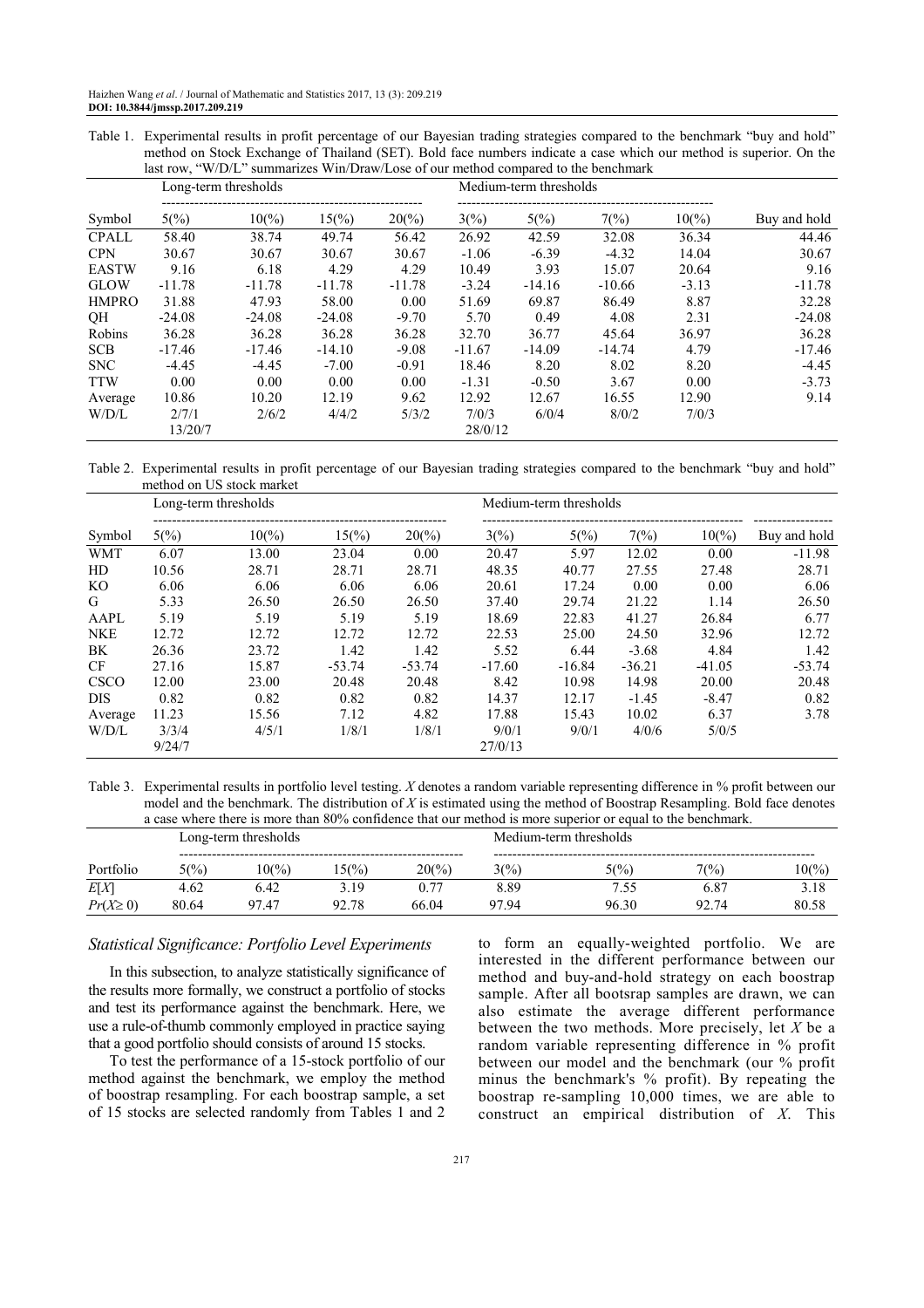empirical distribution allows us to calculate *E*[*X*], the average % profit difference between the two methods and  $Pr(X \ge 0)$ , the probability that our method has superior or equal performance to the benchmark. The results are shown in Table 3.

From Table 3, our method beats the benchmark on every case on average (since  $E[X] > 0$  for all cases). *Pr*(*X*≥0) is significantly increasing and most cases have the confidence levels of superiority greater than 80%. This statistically confirms the superiority of our method over the benchmark on selected stocks. This phenomenon of confidence –level increasing is due to the diversification effect on portfolio with a higher number of stocks.

## **Conclusion**

In this study, we propose to apply the advanced Dynamic Bayesian Network (DBN) methodology to model stock price dynamics with two latent variables, namely, the fundamental PE ratio and the medium-term noisy effect, respectively. We have derived both inference and parameter estimation algorithms. Based on the results of our model, we propose two versions of stock trading strategy. Experiments in both individual firm-level and portfolio level show statistically significant superiority of our method.

## **Acknowledgement**

This work is fully finished in Suranaree University of Technology, Thailand. Many thanks go to Guizhou University of Finance and Economics which supported my study in Thailand.

## **Author's Contributions**

**Haizhen Wang and Ratthachat Chatpatanasiri:** Participated in all experiments, coordinated the dataanalysis and contributed to the writing of the manuscript.

**Pairote Sattayatham:** Organized the study and revised the manuscript.

## **Ethics**

This open access article is distributed under a Creative Commons Attribution (CC-BY) 3.0 license.

## **References**

- Bishop, C.M., 2006. Pattern Recognition and Machine Learning. 1st Edn., Springer-Verlag New York, New York, ISBN-10: 978-0-387-31073-2, pp: 738.
- Black, F., 1986. Noise. J. Finance, 41: 52-543.
- DOI: 10.1111/j.1540-6261.1986.tb04513.x
- Bloomfield, R., R. Libby and M. Nelson, 2000. Underreactions, overreactions and moderated confidence. J. Financial Mark., 3: 113-137. DOI: 10.1016/S1386-4181(00)00003-3
- Carvell, S.A., T. Sullivan and R. Pari, 1989. Analyst forecasts and price/earnings ratios. School of Hotel Administration Collection, Cornell University.
- Cooper, M., J.O. Dimitrov and P.R. Rau, 2001. A rose.com by any other name. J. Finance, 56: 2371-2388. DOI: 10.1111/0022-1082.00408
- Cowen, A., B. Groysberg and P. Healy, 2006. Which types of analyst firms are more optimistic? J. Accoun. Econ., 41: 119-146.

DOI: 10.1016/j.jacceco.2005.09.001

- Damodaran, A., 2012. Investment Valuation, 3rd Edn., LifeVest Publishing, Inc.,
- Werner, F.M., De Bondt and R. Thaler, 1986. Does the stock market overreact? J. Finance, 40: 793-805. DOI: 10.1111/j.1540-6261.1985.tb05004.x
- De Long, J.B., A. Shleifer, L.H.Summers and R.J. Waldmann, 1990. Noise trader risk in financial markets. J. Polit. Econ., 98: 703-738.
- Dechow, P., M.A. Hutton and R. Sloan, 2000. The relation between analysts' forecasts of long-term earnings growth and stock price performance following equity offerings. J. Contemporary Accoun. Res., 17: 1-32. DOI: 10.1111/j.1911-3846.2000.tb00908.x
- Haizhen, W., 2017. Bayesian probabilistic inference on firm-level stock price dynamics. Suranaree University of Techonology, Ph.D. Dissertation (available upon request).
- Hassan, R., 2009. A combination of hidden markov model and fuzzy model for stock market forecasting. Neurocomp., 72: 3439-3446. DOI: 10.1016/j.neucom.2008.09.029
- Henry, E., T.J. Robinson, J.D. Stowe and J. Pinto, 2010. Equity Asset Valuation. 2nd Edn., CFA Institute, ISBN-10: 0470571438, pp: 464.
- Hommes, C., 2013. Behavioral Rationality and Heterogeneous Expectations in Complex Economic Systems. 1st Edn., Cambridge University Press, ISBN-10: 110701929X, pp: 268.
- Kao, L., C. Chiu and C. Lu, 2013. A hybrid approach by integrating wavelet-based feature extraction with mars and svr for stock index forecasting. Decision Supp. Syst., 54: 1228-1244. DOI: 10.1016/j.dss.2012.11.012
- Kazem, A., E. Shari and F. Hussain, 2013. Support vector regression with chaos-based firefly algorithm for stock market price forecasting. Appl. Soft Comp., 13: 947-958. DOI: 10.1007/s10614-013-9411-x
- Lu, C., T. Lee and C. Chiu, 2009. Financial time series forecasting using independent component analysis and support vector regression. Decision Support Syst., 47:115-125. DOI: 10.1016/j.dss.2009.02.001
- Lynch, P. and J. Rothchild, 2000. One Up on Wall Street: How to Use What You Already Know To Make Money in the Market. 2nd Edn., Simon and Schuster, ISBN-10: 978-0743200400